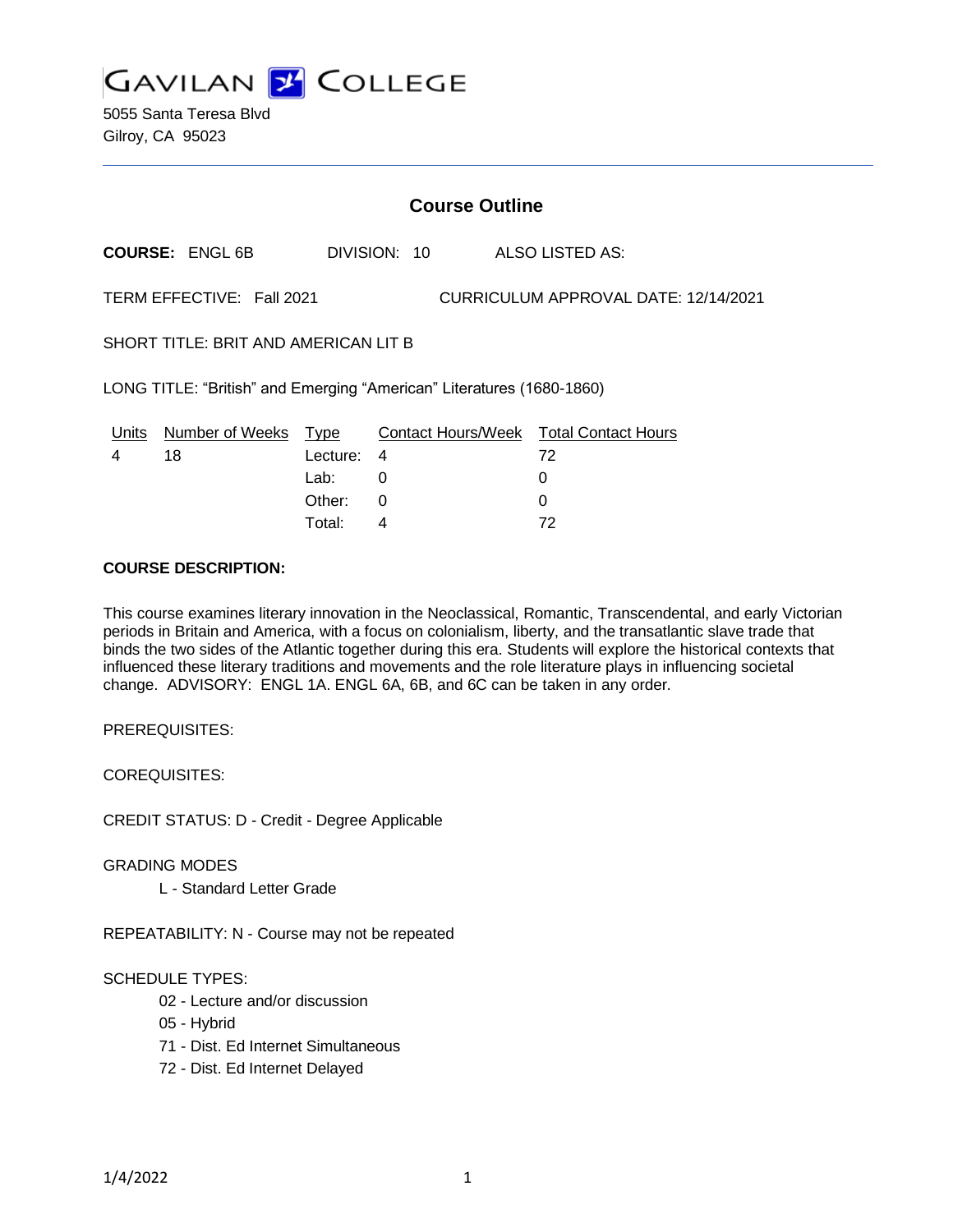## **STUDENT LEARNING OUTCOMES:**

By the end of this course, a student should:

1. Examine the evolution of literary techniques and trends employed in English literature from 1680-1860.

2. Examine the social, political, and intellectual influences on literature and literature's role in influencing societal change.

3. Analyze and interpret literature within a critical framework.

4. Research literature within a critical framework.

### **COURSE OBJECTIVES:**

By the end of this course, a student should:

1. identify significant historical and cultural events that inform the literature of various periods.

2. demonstrate knowledge of characteristic literary conventions, forms, and styles of expression of literature of various periods.

3. engage in inquiry, analysis, and synthesis of a variety of literary texts.

### **CONTENT, STUDENT PERFORMANCE OBJECTIVES, OUT-OF-CLASS ASSIGNMENTS**

4 hours: Course Introduction

Introduction to the course and its goals.

#### 8 hours: Introduction to Literary Theory

Students will be introduced to and will practice applying literary theories--such as postcolonial criticism, culture studies, critical race theory, new historicism, feminist criticism, psychoanalysis, Marxist criticism, and lesbian, gay, and queer criticism--to works of literature.

#### 8 hours: Introduction to literary research

Students will be Introduced to research approaches expected of English majors. Students will learn how to identify and apply theoretical approaches to their research.

#### 13 hours: Neoclassical

Students will be introduced to the historical, social, and political contexts of the period. Students will read and analyze Neoclassical literature and literary techniques of the period, noting the role this body of literature plays in the progression of literary traditions and societal change in both Britain and America.

#### 13 hours: Romantic

Students will be introduced to the historical, social, and political contexts of the period. Students will read and analyze Romantic literature and literary techniques of the period, noting the role this body of literature plays in the progression of literary traditions and societal change in both Britain and America.

#### 12 hours: Transcendental

Students will be introduced to the historical, social, and political contexts of the period. Students will read and analyze Realist and Naturalist literature and literary techniques of the period, noting the role this body of literature plays in the progression of literary traditions and societal change in both Britain and America.

#### 12 hours: early Victorian

Students will be introduced to the historical, social, and political contexts of the period. Students will read and analyze early Victorian literature and literary techniques of the period, noting the role this body of literature plays in the progression of literary traditions and societal change in both Britain and America

2 hours: Final Exam.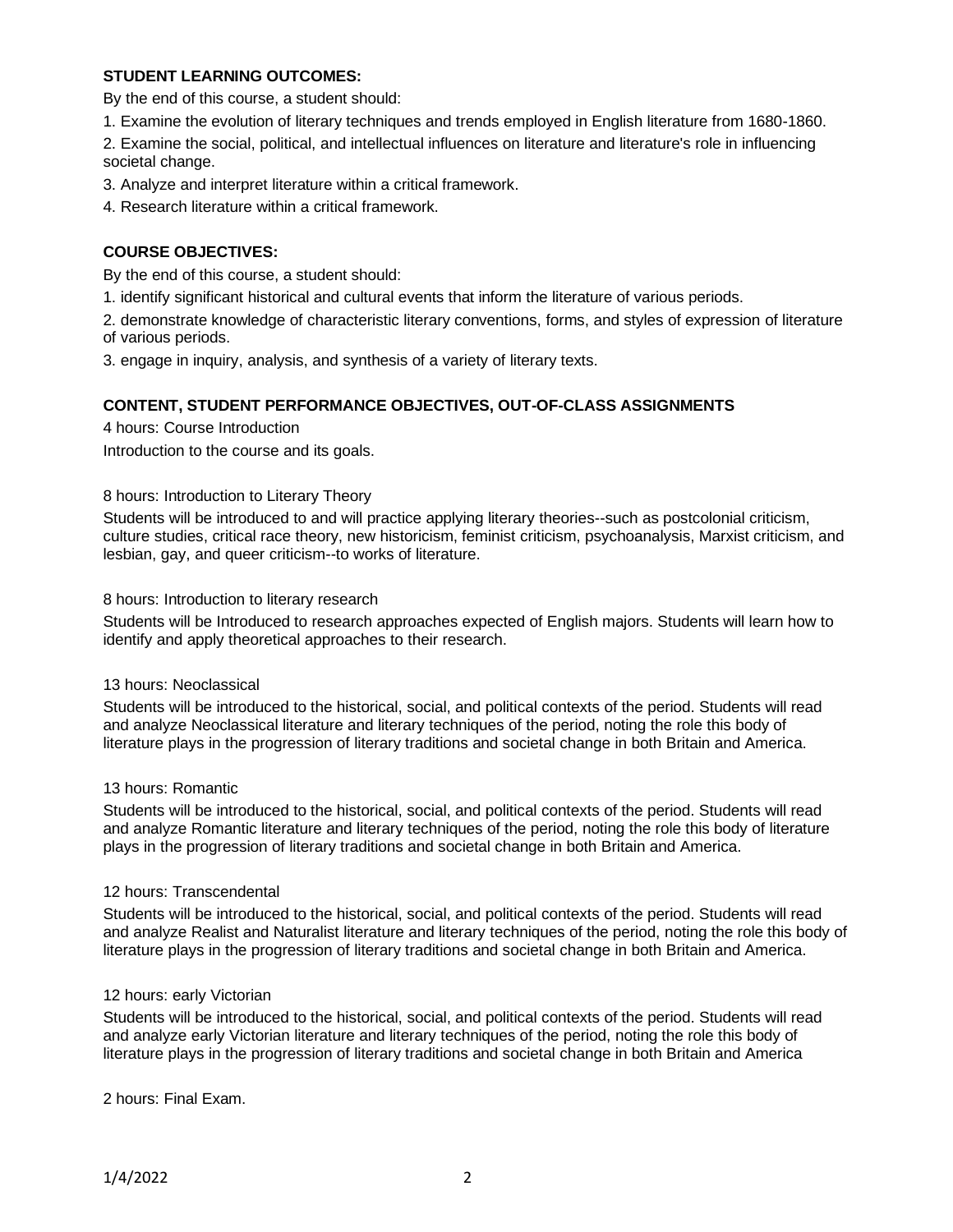# **METHODS OF INSTRUCTION:**

Lecture, Seminar, Class Discussion, Textbooks

# **OUT OF CLASS ASSIGNMENTS:**

Required Outside Hours 144 Assignment Description Readings, Essays, Research Papers and Projects, Seminar Projects

# **METHODS OF EVALUATION:**

Writing assignments Evaluation Percent 60 Evaluation Description Essays, Journals, Discussion Boards, Exams

Other methods of evaluation Evaluation Percent 40 Evaluation Description Presentations, Criticism Projects, Research Projects, Group Projects, Seminar Group Work.

# **REPRESENTATIVE TEXTBOOKS:**

Frankenstein (Second Edition) (Norton Critical Editions) , Mary Wollstonecraft Shelley, W. W. Norton & Company, 2011. ISBN: 978-0-393-92793-1 Rationale: This is a classic English literary text. The Classic Slave Narratives, Henry Louis Gates, Signet; Reissue edition, 2012. ISBN: 978-0451532138 Rationale: This is a classic English literary text.

### **RECOMMEND MATERIALS:**

Oroonoko, Aphra Behn, W. W. Norton & Company, 2020. ISBN: 9781554811625 Rationale: This is a classic English literary text. The Broadview Anthology of Literature of the Revolutionary Period, 1770-1832, D.L. Macdonald and Anne McWhir, Broadview Press, 2010. ISBN: 978-1551110516 Rationale: This is a classic English literary text.